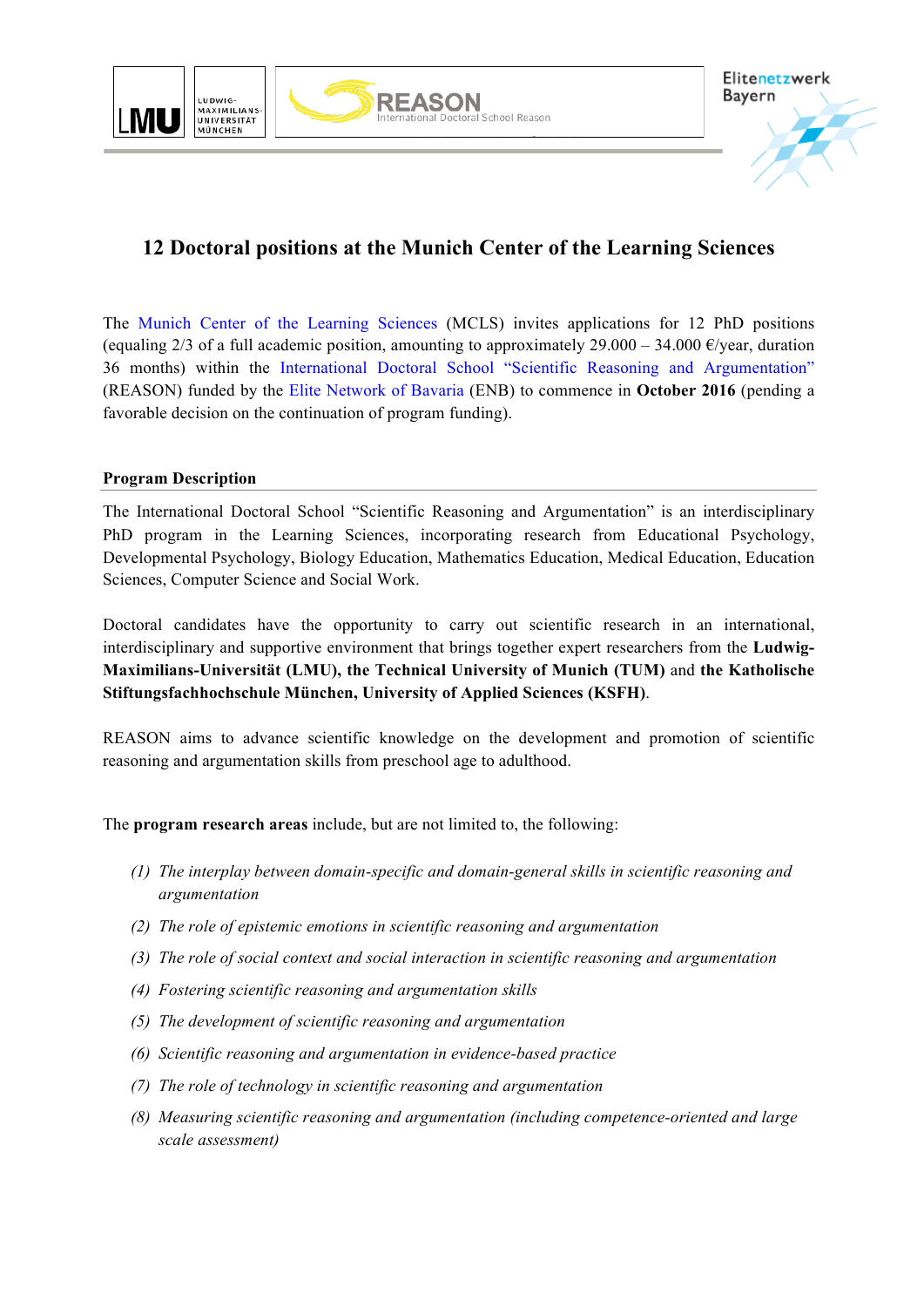





## **Main Supervisory Body**

| <b>KSFH</b>                 |                                                                  |
|-----------------------------|------------------------------------------------------------------|
| Prof. Dr. Birgit Dorner     | Professor for Arts Education                                     |
| Prof. Dr. Sabine Pankofer   | Psychology in Social Work                                        |
| <b>LMU</b>                  |                                                                  |
| Prof. Dr. Frank Fischer     | Chair of Education and Educational Psychology                    |
| Prof. Dr. Martin Fischer    | Institute for Medical Education                                  |
| Prof. Dr. Moritz Heene      | Psychology in the Learning Sciences                              |
| Prof. Dr. Heinrich Hußmann  | Work Group Media Informatics and Human-Machine-Interaction       |
| Prof. Dr. Birgit J. Neuhaus | Institute for the Didactics of Biology                           |
| Prof. Dr. Reinhard Pekrun   | Chair for Personality & Educational Psychology                   |
| Prof. Dr. Beate Sodian      | Chair of Developmental and Educational Psychology                |
| Prof. Dr. Stefan Ufer       | <b>Chair for Mathematics Education</b>                           |
| <b>TUM</b>                  |                                                                  |
| PD Dr. Johannes Bauer       | Susanne Klatten Endowed Chair for Empirical Educational Research |
| Prof. Dr. Prenzel Manfred   | Susanne Klatten Endowed Chair for Empirical Educational Research |
| Prof. Dr. Reiss Kristina    | Heinz Nixdorf Chair for Mathematics Education                    |
| Prof. Dr. Tina Seidel       | Friedl Schöller Endowed Chair of Teaching and Learning Research  |
|                             |                                                                  |

**REASON**<br>International Doctoral School Reason

#### **Cooperation Partners**

| Prof. Dr. Anne Frenzel | Psychology in the Learning Sciences, LMU                                                                                                       |
|------------------------|------------------------------------------------------------------------------------------------------------------------------------------------|
| Prof. Dr. Ingo Kollar  | Chair for Psychology with particular focus on Educational<br>Psychology, Augsburg University                                                   |
| Dr. Marco R.H. Schmidt | International Junior Research Group on Developmental Origins of<br>Human Normativity, LMU and MPI Human Cognitive and Brain<br><b>Sciences</b> |

International experts will act as additional supervisors and potential hosts for research stays abroad. The program offers a structured curriculum including courses on research methodology for the Learning Sciences in general and for studying scientific reasoning and argumentation in particular. Further provided are training opportunities for soft skills development and a mentoring system for international candidates.